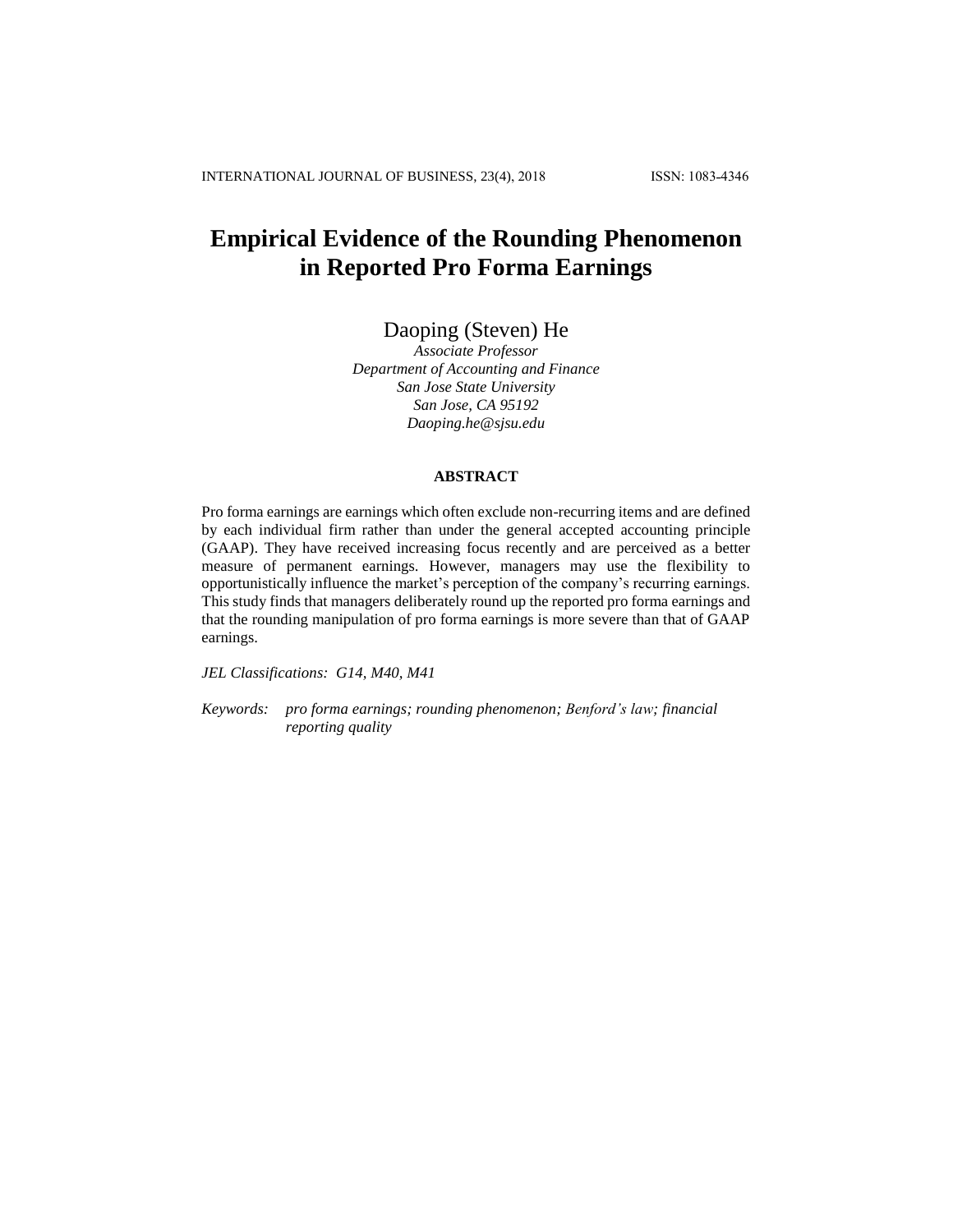### **I. INTRODUCTION**

Pro forma earnings are earnings which often exclude non-recurring items and are defined by each individual firm rather than under the general accepted accounting principle (GAAP). Pro forma earnings reporting is commonplace in the U.S. (Doyle et al., 2013; Bentley et al., 2016). Items such as nonrecurring gains and losses, depreciation and amortization expenses, write-downs, restructuring and merger costs, stock compensation expenses, and interest expenses are often excluded in pro forma earnings figures. Since many of these exclusions are likely to be transitory in nature, pro forma earnings can be viewed as a better measure of permanent earnings and have received increasing focus recently. Research studies found that pro forma earnings are more value relevant, informative, and better associated with stock prices than GAAP earnings (Bradshaw and Sloan, 2002; Bhattacharya et al., 2003; Brown and Sivakumar, 2003; Entwistle et al., 2010). However, exclusion of the non-recurring items is completely discretionary (Doyle et al., 2013) and managers may use the flexibility to opportunistically influence the market's perception of the firm's recurring earnings (Dechow and Schrand, 2004). Managers may have strong incentives to manipulate the reported pro forma earnings to influence investors' perceptions about the firm's future performance. This study investigates whether managers opportunistically round up the reported pro forma earnings and whether the rounding manipulation of pro forma earnings is more severe than that of GAAP earnings.

Previous literature documents that managers tend to round their reported earnings and revenues upwards to achieve key reference points represented by  $N \times 10^{k}$  1 (Carlsaw, 1988; Thomas, 1989; He et al., 2013). Empirically, this phenomenon is demonstrated by an excess of zeros and a lack of nines as the second digit of reported earnings and revenues numbers. Researchers cite this phenomenon as evidence that managers engage in earnings management to mislead those who use their financial reports.

Current literature postulates two competing explanations for the rounding phenomenon. Brenner and Brenner (1982) suggest the valuation perspective supported by the arguments that human beings tend to store only the most relevant bits of information about a price due to their limited amount of memory. In the same way that consumers perceive a product priced at \$2.00 to be much higher than one priced at \$1.99, investors perceive reported earnings or revenues of \$2,000 to be much higher than that of \$1,990. Thus, managers may have incentives to round up the reported earnings and revenues in order to raise investors' perception of the firm's future performance. In addition, Carslaw (1988) proposes the contracting perspective believing that lending and bonus contracts tend to be based on ex ante estimates and are rounded to rough figures that emphasize the first digit in the contractual number, which provides managers strong incentives to round up the reported earnings and revenues to meet the contractual numbers. Current studies on rounding phenomenon in earnings and revenues are not able to differentiate between these two perspectives since earnings and revenues are considered for both valuation and contracting purposes. Since pro forma earnings are often viewed as a valuation factor and seldom used in the contract approach, the findings on rounding manipulations of reported pro form earnings can add some insight to the discussions.

This study examines managers' incentives and rounding behaviors in the reported pro forma earnings and finds that U.S. public listed firms engage in rounding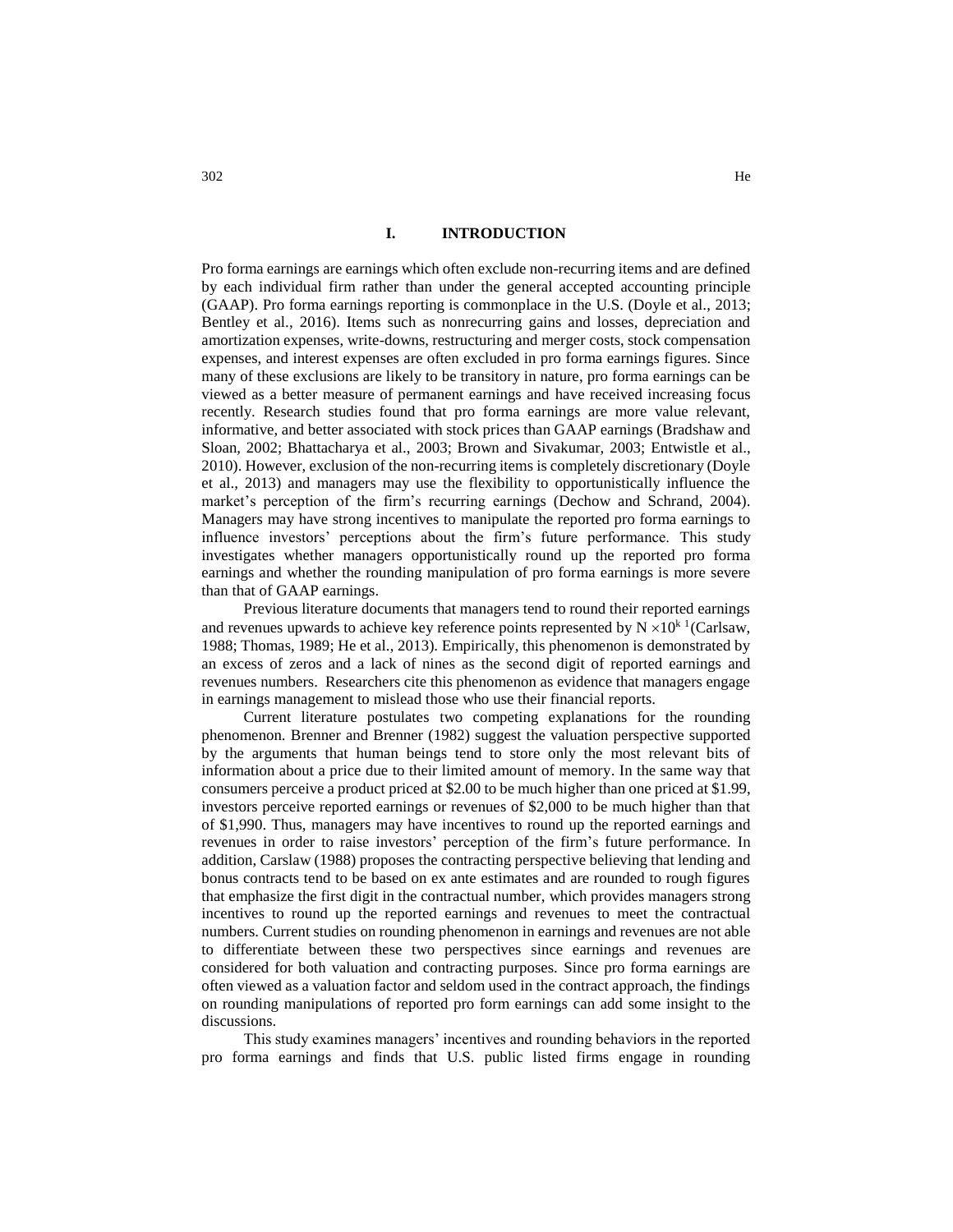manipulation in their reported pro forma earnings. Since loss firms may demonstrate different patterns of rounding<sup>2</sup>, this study focuses on profit firms only.

This study also compares the magnitude of rounding manipulation of reported pro forma earnings with that of GAAP earnings of all the profit firms listed on U.S. stock exchanges and documents that rounding manipulations of the reported pro forma earnings is on average more severe than that of reported GAAP earnings.

To eliminate the possible explanation that sample firms reporting pro forma earnings generally tend to engage in more overall rounding manipulations than the rest of the listed firms, this study compares the rounding behaviors of sample firms on reported revenues with those of all other U.S. listed firms<sup>3</sup>. This study documents that, consistent with the previous studies, both sample firms and all other U.S. listed firms tend to round up their reported revenues. However, it provides no evidence that the sample firms engage in more severe rounding manipulations than other listed firms. The result supports the explanation of the findings that the rounding manipulation of the reported pro forma earnings is more severe than that of GAAP earnings.

This paper makes the following contributions to the literature: First, the study extends the existing literature on the rounding phenomenon on earnings and revenues. Unlike the discretionary accruals approach, another popular earnings management research method which relies on the accuracy of the estimate on the normal level of accruals, the rounding manipulation approach examines the distributions of each digit precisely and therefore provides direct evidence on earnings management. Second, the SEC has had persistent concerns regarding non-GAAP reporting over time and recently created a task force to identify misleading non-GAAP measures (Rapoport, 2013). This study documents firm managers' rounding behavior on reported pro forma earnings. The findings provide additional evidence for accounting standard setters and financial market regulators to improve reporting transparency while restricting firm managers' opportunistic behaviors. Third, existing studies are not able to determine whether the valuation perspective or contractual perspective have a greater influence on managers to engage in rounding. Because pro forma earnings are used only for valuation purpose rather than contracting purpose, the findings can help to distinguish between these two competing explanations for the rounding phenomenon. Finally, although the literature documents that earnings manipulation phenomenon exist in both reported GAAP earnings and pro forma earnings, this study provides the opportunity to compare the magnitudes of the manipulations between these two earnings.

The rest of the paper is organized as follows. The second section reviews the related literature and develops the hypotheses. The third section introduces the samples and methodologies. The fourth section discusses the empirical findings and the fifth section concludes the study.

## **II. LITERATURE REVIEW AND HYPOTHESES DEVELOPMENT**

The rounding phenomenon in reported earnings and revenues has been extensively examined across industries and around the world after the pioneering studies of Carslaw (1988) and Thomas (1989). Carslaw (1988) investigates the rounding phenomenon in reported earnings among New Zealand firms and documents the significant deviation of reported earnings numbers from expectations. Thomas (1989) analyzes reported earnings for U.S. firms and made similar conclusions. Das and Zhang (2003) extend Thomas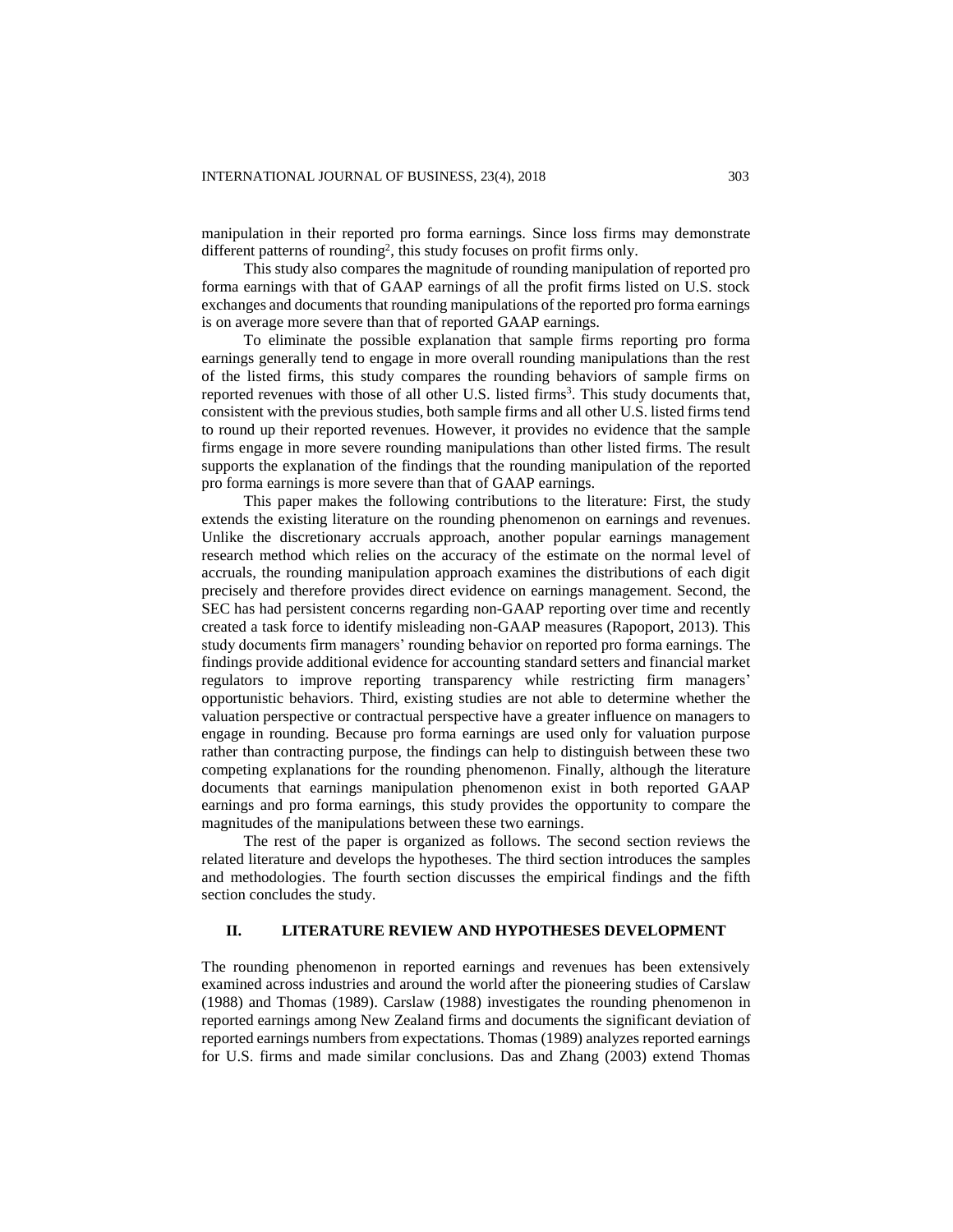(1989) and document that managers exercise their discretion to round up earnings and that firms use their working capital accruals to round up earnings to meet the targets. Guan et al. (2008) investigate the pattern of rounding of reported earnings across U.S. industries and conclude that rounding manipulation occurs most frequently among hightech firms and least among firms in regulated industries. He et al. (2013) examine the rounding phenomenon in reported revenues for U.S. firms and document that rounding manipulation is also prevalent in reported revenues. Kinnunen and Koskela (2003) investigate rounding behaviors in reported earnings on sample of 22,000 firms in 18 countries and document firms' tendency to conduct cosmetic earnings management worldwide.

This study extends the rounding phenomenon literature to pro forma earnings reporting. Pro forma earnings have received increasing focus recently. Bradshaw and Sloan (2002) find that stock returns are more highly associated with pro forma earnings than with GAAP earnings and that managers have increased their emphasis on pro forma earnings in their quarterly earnings announcements. Bhattacharya et al. (2003) also document that pro forma earnings are more informative and more permanent than GAAP earnings. Entwistle et al. (2010) find that pro forma earnings are more value-relevant than GAAP earnings. Whipple (2015) finds that managers exclude even those recurring non-GAAP adjustments (e.g. amortization expense) to create earnings metrics that are informative for investors to value firm performance. A recent study, Leung and Veenman (2016) document that pro forma earnings help investors understand the nature and implications of GAAP losses and are particularly informative in loss firms.

The freedom to report non-GAAP earnings capable of communicating their private information also provides opportunities for managers to employ such disclosure discretionally. Lougee and Marquardt (2002) find that firms with lower GAAP earnings quality and negative earnings surprises are more likely to release pro forma earnings information. Bhattacharya et al. (2004) document that pro forma announcements are often motivated by managers' desires to meet or beat analysts' forecast or to avoid earnings decreases. Doyle et al. (2013) also find evidence that firm managers opportunistically define pro forma earnings in order to meet or beat analyst expectations.

Market participants do not respond mechanically to the pro forma earnings disclosure (Young, 2014). Christensen et al. (2014) document that one group of sophisticated investors, short sellers, are particularly active in shorting stocks of firms that exclude recurring items in their reported pro forma earnings to gain profit, showing that short sellers can see through the pro forma window dressing to exploit ordinary investors' failure to understand the implications of recurring exclusions of pro forma earnings for future performance. However, the less wealthy and less sophisticated individual investors are the most at risk of being misled by manager reported pro forma earnings disclosure (Bhattacharya et al., 2007).

Since managers believe that pro forma earnings are one of the most important performance metrics disclosed to investors (Graham et al., 2005) and investors perceive pro forma earnings to be more informative than GAAP earnings, firm managers will have strong incentives to round up their reported pro forma earnings if the numbers achieving the key reference point represented by  $N \times 10^{k}$  can be valued by ordinary investors as significantly higher. This leads to the first hypothesis of the study:

H1: Managers tend to round up the reported pro forma earnings to achieve key reference points.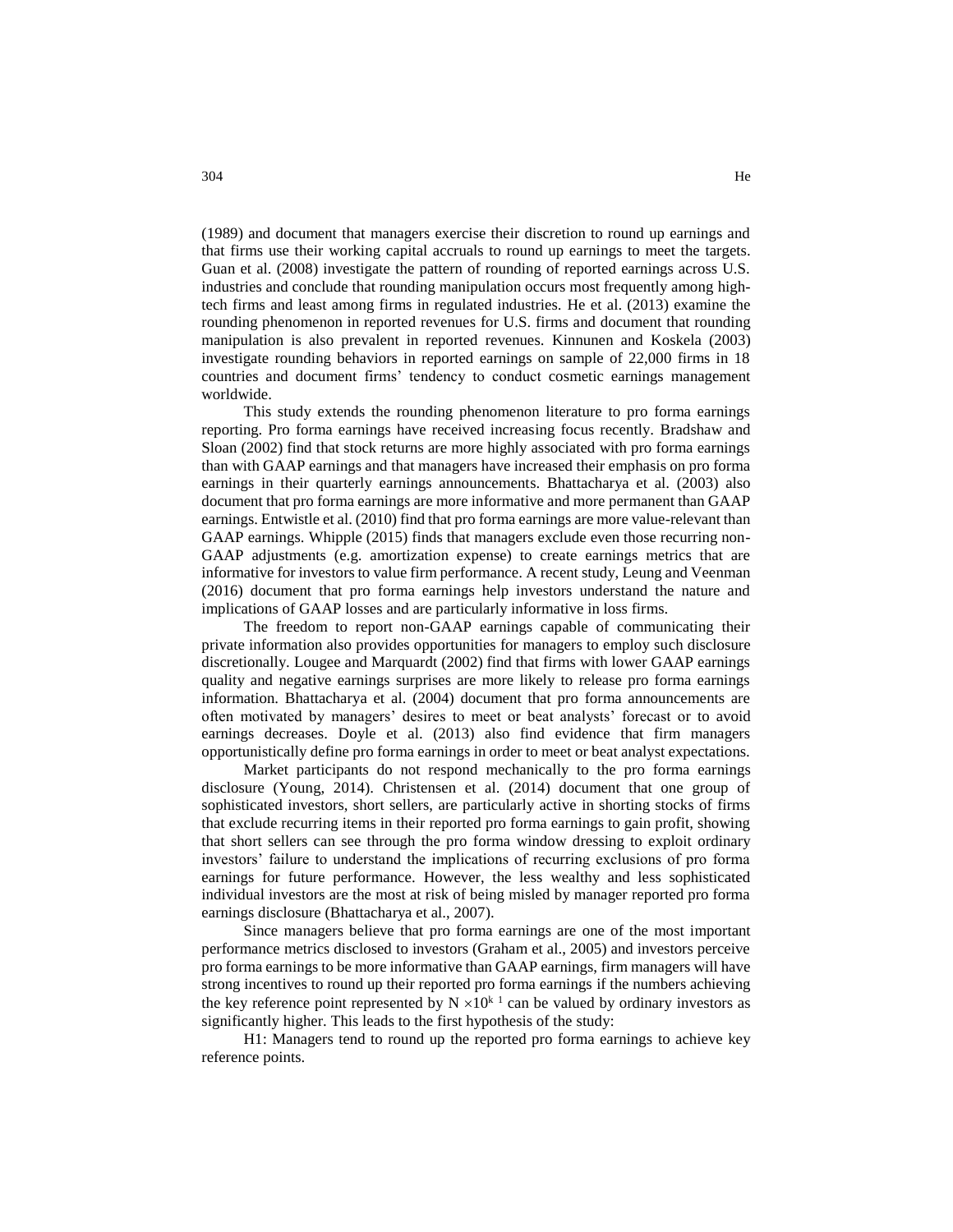Pro forma earnings exclude some non-recurring items and are therefore perceived as more permanent than GAAP earnings. Existing literature documents that pro forma earnings are more value-relevant than GAAP earnings and market participants view pro forma earnings to be more representative of core earnings than GAAP earnings (Bhattacharya et al., 2003). To influence investors' perceptions about the firms' future performance, managers may have more incentives to manipulate pro forma earnings than GAAP earnings.

In addition, unlike net income, which is defined by GAAP, pro forma earnings are defined by each individual firm. There is no generally accepted guideline to follow when firms report their pro forma earnings. This flexibility in reporting incentivizes managers to deliberately report their pro forma earnings. Therefore, the second hypothesis is:

H2: The rounding manipulation of pro forma earnings is more severe than that of GAAP earnings.

## **III. SAMPLES AND RESEARCH METHODOLOGY**

The initial sample is obtained from the LexisNexis Academic database, specifically from PR Newswire for the years of 2000 through 2015. The search term is "Pro forma or Proforma or Proforma and quarter". Most of the firms announce both pro forma net income and pro forma earnings per share. Firms only reporting pro forma earnings per share are excluded from the sample. To be qualified for the final sample, firms need to be listed on the U.S. stock exchanges and have available quarterly net income and revenue information on CAMPUSTAT. The total number of qualified sample observations is 3,405. Furthermore, as previously explained, negative pro forma earnings firms may try to avoid to round up their earnings which is different from positive reporters. This study focuses on profit firms and excludes those samples reporting negative pro forma earnings. The final sample consists of 2,273 firm-quarter observations.

Table 1 describes the sample size by industry. Consistent with previous literature (Bhattacharya et al. 2004), business services and electronic equipment are the two industries with the most observations.

| Sample size by industry classification |                        |  |  |  |  |  |  |  |
|----------------------------------------|------------------------|--|--|--|--|--|--|--|
| Industry                               | Number of observations |  |  |  |  |  |  |  |
| Mining                                 | 68                     |  |  |  |  |  |  |  |
| Construction                           | 14                     |  |  |  |  |  |  |  |
| Foods                                  | 49                     |  |  |  |  |  |  |  |
| Chemicals and Allied Products          | 134                    |  |  |  |  |  |  |  |
| Machinery and Computer Equipment       | 138                    |  |  |  |  |  |  |  |
| Electronic (except computer) Equipment | 340                    |  |  |  |  |  |  |  |
| <b>Other Manufacturing</b>             | 305                    |  |  |  |  |  |  |  |
| Transportation & Communications        | 162                    |  |  |  |  |  |  |  |
| Wholesale                              | 29                     |  |  |  |  |  |  |  |
| Retail                                 | 97                     |  |  |  |  |  |  |  |
| Finance, Insurance, and Real Estate    | 209                    |  |  |  |  |  |  |  |
| <b>Business Services</b>               | 508                    |  |  |  |  |  |  |  |
| <b>Other Services</b>                  | 205                    |  |  |  |  |  |  |  |
| Others                                 | 15                     |  |  |  |  |  |  |  |
| Total                                  | 2,273                  |  |  |  |  |  |  |  |

**Table 1**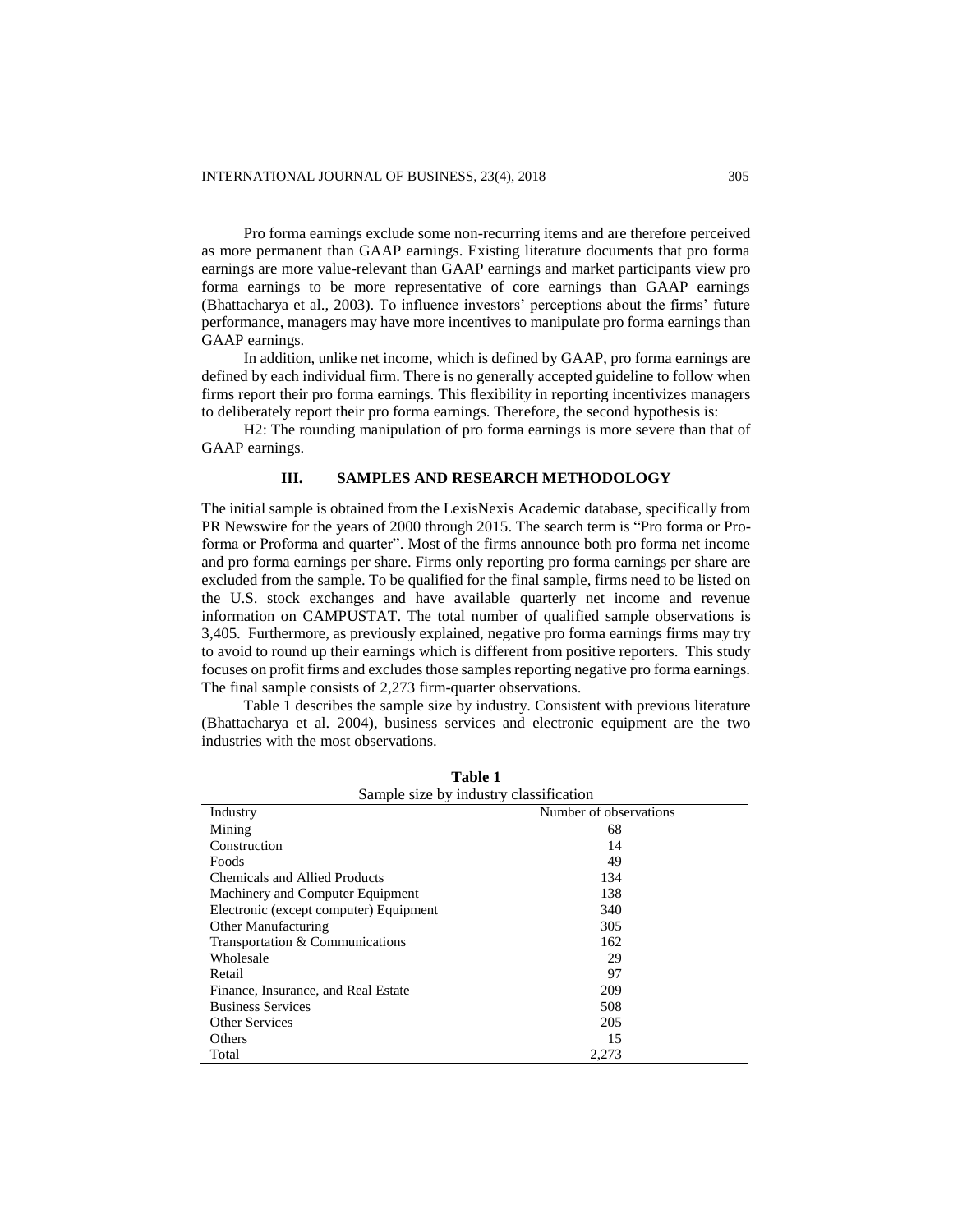This study adopts Benford's law to generate the expected frequency of each number in the second position of a multi-digit number. The law predicts that the expected distribution of naturally occurring numbers is skewed toward the number zero in the second position. Benford (1938) postulates that the expected frequencies of a number as the first digit in a number series can be estimated as the followings:

proportion (a is the first digit) = 
$$
Log_{10}(a + 1) - Log_{10}(a)
$$
 (1)

The occurrence of a given number a as the first digit and the number b as the second digit are approximated by the following relationship:

$$
Log_{10}\left(a + \frac{b+1}{10}\right) - Log_{10}\left(a + \frac{b}{10}\right) \tag{2}
$$

To sum over all possible *a* values for any *b* value based on the above equations produces an overall expected frequency for *b* as the second digit.

Expected Frequency (b is the second digit) = 
$$
\sum
$$
(Log<sub>10</sub>  $\left(a + \frac{b+1}{10}\right)$  - Log<sub>10</sub>  $\left(a + \frac{b}{10}\right)$ ) (3)

Table 2 presents the expected proportions for each digit in the second place of a naturally occurring number. If managers manipulate their pro forma earnings by altering the financial numbers, significant deviations from the expected proportions in the second position would be expected.

| Table 2<br>Expected frequency percentage for each digit in the second places of a naturally occurring<br>number |       |       |       |       |       |      |      |      |      |     |
|-----------------------------------------------------------------------------------------------------------------|-------|-------|-------|-------|-------|------|------|------|------|-----|
| Digit                                                                                                           |       |       |       |       |       |      |      |      |      |     |
| Second                                                                                                          |       |       |       |       |       |      |      |      |      |     |
| Digit                                                                                                           |       |       |       |       |       |      |      |      |      |     |
| Expected                                                                                                        |       |       |       |       |       |      |      |      |      |     |
| Frequency                                                                                                       |       |       |       |       |       |      |      |      |      |     |
| Percentage                                                                                                      | 11.97 | 11.39 | 10.88 | 10.43 | 10.03 | 9.67 | 9.34 | 9.04 | 8.76 | 8.5 |
| Source: Nigrini and Mittermaier (1997).                                                                         |       |       |       |       |       |      |      |      |      |     |

To test the null hypothesis of no managerial effort to round pro forma earnings, the study compares the observed frequency for each number *x* in the second place of pro forma earnings numbers to the expected proportions of the number as predicted by Benford's law (equations (1) through (3)). To perform a significance test of the observed deviations from the expected occurrences, the study uses a normally distributed Zstatistic:

$$
Z = \frac{|p - p_0| - \frac{1}{2n}}{\sqrt{\frac{p_0(1 - p_0)}{n}}}
$$
(4)

where p and  $p_0$  are the observed and expected frequencies respectively and n is the sample size. The second term in the numerator, as a correction term, should be applied only when it is smaller than  $|p - p_0|$  (Thomas, 1989). The null hypothesis would be rejected at the ten, five, and one percent level if the Z-statistics exceeds 1.64, 1.96, and 2.57, respectively.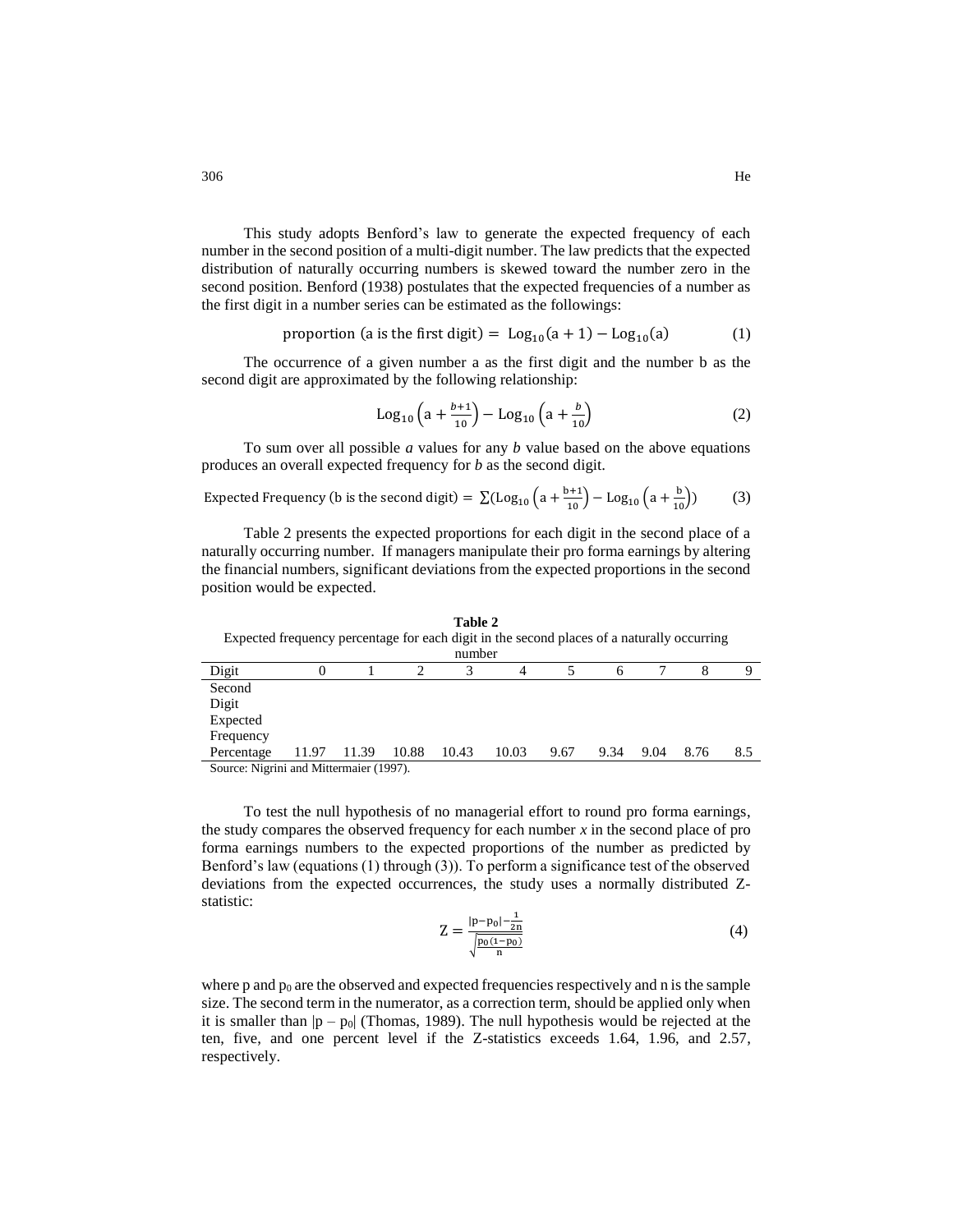The study adopts Fleiss (1981, p. 23) to calculate the Z-statistic of the difference in the deviation between two variables, such as pro forma earnings and GAAP earnings. The formula used to calculate the difference is:

$$
Z = \frac{|p_i - p_j| - \frac{1}{2}(\frac{1}{n_i} + \frac{1}{n_j})}{\sqrt{pq(\frac{1}{n_i} + \frac{1}{n_j})}}
$$
(5)

where  $q=1-p$ ,  $p=n/(n_1+n_1)$ ,  $n_i$  is the total number of the observations of variable i,  $n_i$  is the total number of the observations of variable  $\mathbf{i}$ ;  $\mathbf{p}_i$  is the proportion of zero as the second digit of variable i, and  $p_i$  is the proportion of zero as the second digit of variable j.

## **IV. EMPIRICAL RESULTS**

The first part of Table 3 presents the distributions of second digits in reported pro forma earnings of the sample observations. Fifteen percent of the sample observations report zero as the second digit compared to the expected frequency of 11.97 percent. The 3.03 percent frequency deviation is statistically significant at the 0.01 level. The results show that firms reporting pro forma earnings have a lower frequency of 8 and 9 as the second digit and have significantly more zeros. Existing earnings management literature document that managers have strong incentives to manipulate earnings and revenues upward to issue securities at higher prices, to meet expectations of analysts or investors, to profit from insider trading, and/or to fulfill the contractual requirements, such as to increase the size of stock-based compensations (Dechow and Schrand, 2004). However, a few studies also provide evidence that managers sometimes manipulate their earnings and revenues downward to smooth the reported earnings and revenues. Fewer ones, twos, threes, and/or fours would be expected if rounding downward was prominent in reported pro forma earnings. Table 3 presents that the frequency distributions of second digits as two and three are less than the expected distributions, however, the deviations are not statistically significant. In addition, the total frequency deviations of second digits as one, two, three, and four are much less than the total deviations as five, six, seven, eight and nine, showing that almost all of the frequency deviation of the second digit as zero can be explained by rounding up from five, six, seven, eight, and nine. Therefore, the findings support the first hypothesis that managers tend to round up their reported pro forma earnings to achieve the key reference points.

Before comparing rounding manipulation of the reported pro forma earnings with that of GAAP earnings, the study first replicates previous studies on rounding manipulations in reported earnings of all U.S. listed profit firms from 2000 to 2015 and find consistent results reported in Table 3. Zero is reported in 12.84 percent of all of the firm observations in the second digit of GAAP quarterly earnings reported in COMPUSTAT and the deviation from the expected frequency is statistically significant.

The differences in the deviations between pro forma earnings of the sample observations and GAAP earnings of all U.S. listed firms are also reported in Table 3. The deviation in frequency of zeros in the reported pro forma earnings of sample observations is significantly greater than the deviation in GAAP earnings of all U.S. listed profit firms at the 0.01 level  $(z = 3.04)$ . The findings support the second hypothesis that rounding manipulation of the reported pro forma earnings is more severe than that of GAAP earnings.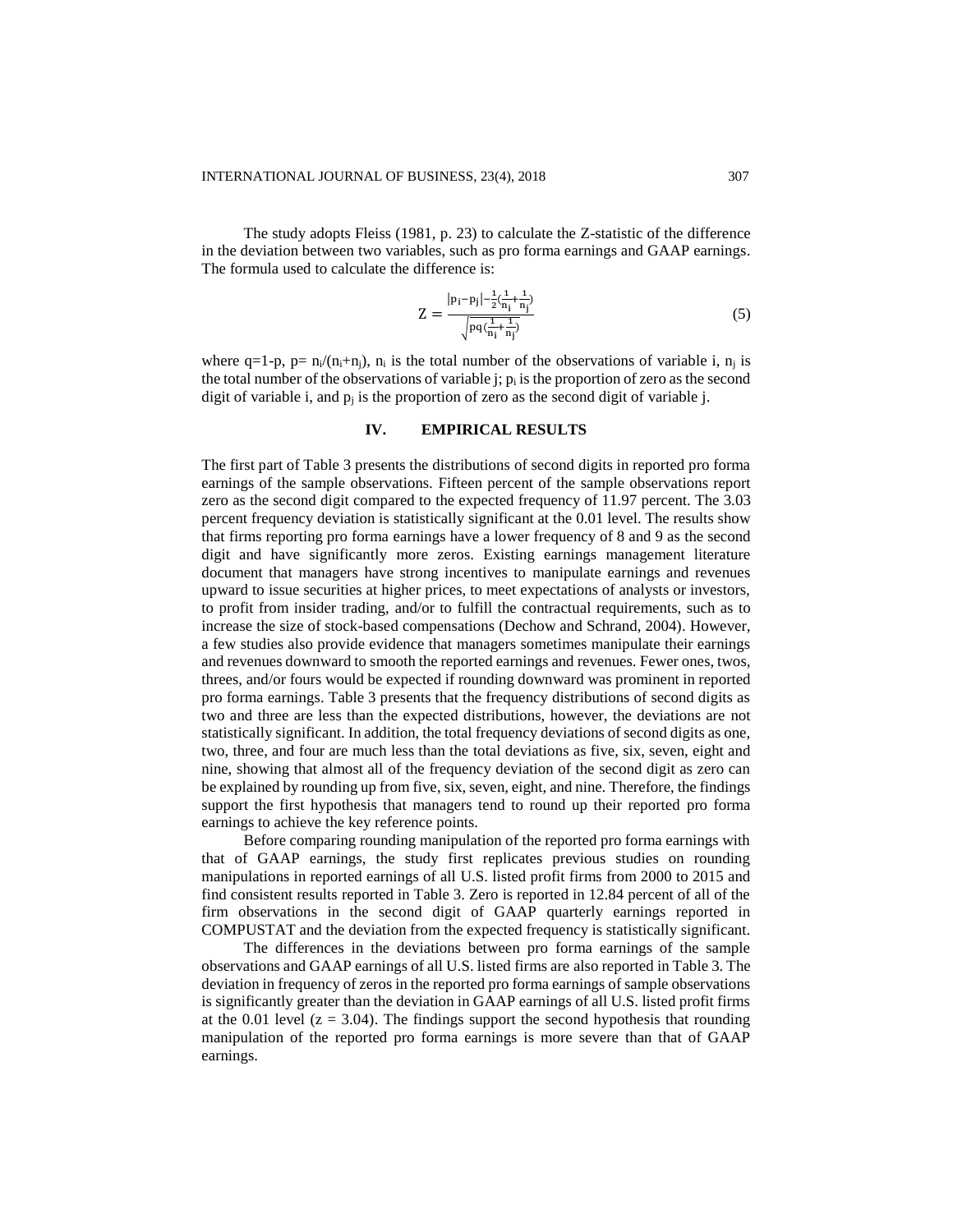| Table 3                                                                           |
|-----------------------------------------------------------------------------------|
| Distributions of second digits in pro forma earnings and market GAAP earnings for |
| profit firms                                                                      |

|              | $\mathbf{0}$ |       | $\overline{c}$ | 3       | 4       | 5       | 6         | 7         | 8         | 9         |
|--------------|--------------|-------|----------------|---------|---------|---------|-----------|-----------|-----------|-----------|
| Pro forma    |              |       |                |         |         |         |           |           |           |           |
| earnings     | 15.00        | 12.32 | 9.99           | 9.55    | 10.16   | 8.80    | 9.11      | 9.41      | 7.52      | 8.14      |
| Deviation    | 3.03         | 0.93  | $-0.89$        | $-0.88$ | 0.13    | $-0.87$ | $-0.23$   | 0.37      | $-1.24$   | $-0.36$   |
| Z statistics | $4.42***$    | 1.36  | 1.33           | 1.34    | 0.18    | 1.37    | 0.35      | 0.59      | $2.05***$ | 0.58      |
| <b>GAAP</b>  |              |       |                |         |         |         |           |           |           |           |
| earnings     | 12.84        | 11.40 | 10.90          | 10.40   | 9.92    | 9.57    | 9.20      | 8.91      | 8.57      | 8.29      |
| Deviation    | 0.87         | 0.01  | 0.02           | $-0.03$ | $-0.11$ | $-0.10$ | $-0.14$   | $-0.13$   | $-0.19$   | $-0.21$   |
| Z statistics | $14.71***$   | 0.19  | 0.37           | 0.46    | $1.93*$ | $1.90*$ | $2.69***$ | $2.44***$ | $3.78***$ | $4.20***$ |
| Pro forma    |              |       |                |         |         |         |           |           |           |           |
| vs GAAP      |              |       |                |         |         |         |           |           |           |           |
| Difference   | 2.16         | 0.92  | $-0.91$        | $-0.86$ | 0.24    | $-0.77$ | $-0.09$   | 0.50      | $-1.04$   | $-0.15$   |
| Z statistics | $3.04***$    | 1.34  | 1.36           | 1.30    | 0.34    | 1.21    | 0.11      | 0.80      | $1.73*$   | 0.22      |
| ____         |              |       |                |         |         |         |           |           |           |           |

Notes: Table 3 presents the distributions of second digits in reported pro forma earnings and market GAAP earnings, as well as their differences.  $\overset{*}{\cdot}$ ,  $\overset{**}{\cdot}$  and  $\overset{***}{\cdot}$  indicate significance at the 10, 5, and 1 percent levels respectively.

There is concern that the significantly greater deviation in frequency of zeros in the second digit in reported pro forma earnings may be due to those reporters being firms which already tend to engage in manipulative rounding in general, not just for their pro forma earnings. To eliminate this possibility, it is better to compare the frequency of pro forma earnings of sample firm observations with same firm observations' GAAP earnings. However, among the sample observations, about 30% report negative GAAP earnings, which have different rounding behaviors than the positive ones. To solve this issue, this study compares the revenues of the sample firms with the revenues of all U.S. listed firms. Table 4 reports the results.

| Distributions of second digits in revenue of sample firms and market revenue                                    |              |         |           |         |         |       |         |          |           |           |
|-----------------------------------------------------------------------------------------------------------------|--------------|---------|-----------|---------|---------|-------|---------|----------|-----------|-----------|
|                                                                                                                 | $\mathbf{0}$ |         | 2         | 3       | 4       | 5     | 6       | 7        | 8         | 9         |
| Revenue of                                                                                                      |              |         |           |         |         |       |         |          |           |           |
| sample firms                                                                                                    | 13.24        | 10.87   | 9.37      | 11.00   | 10.16   | 10.21 | 8.62    | 9.50     | 8.05      | 8.97      |
| Deviation                                                                                                       | 1.27         | $-0.52$ | $-1.51$   | 0.57    | 0.13    | 0.54  | $-0.72$ | 0.46     | $-0.71$   | 0.47      |
| Z statistics                                                                                                    | 1.84*        | 0.75    | $2.28***$ | 0.85    | 0.18    | 0.83  | 1.14    | 0.73     | 1.16      | 0.77      |
| Market revenue                                                                                                  | 12.90        | 11.35   | 10.74     | 10.39   | 9.99    | 9.68  | 9.30    | 8.91     | 8.51      | 8.24      |
| Deviation                                                                                                       | 0.93         | $-0.04$ | $-0.14$   | $-0.04$ | $-0.04$ | 0.01  | $-0.04$ | $-0.13$  | $-0.25$   | $-0.26$   |
| Z statistics                                                                                                    | $18.69***$   | 0.91    | $3.01***$ | 0.95    | 0.78    | 0.11  | 1.00    | $2.94**$ | $5.64***$ | $6.02***$ |
| Sample firms vs                                                                                                 |              |         |           |         |         |       |         |          |           |           |
| Market                                                                                                          |              |         |           |         |         |       |         |          |           |           |
| Difference                                                                                                      | 0.34         | $-0.48$ | $-1.36$   | 0.61    | 0.17    | 0.53  | $-0.67$ | 0.59     | $-0.46$   | 0.73      |
| Z statistics                                                                                                    | 0.45         | 0.68    | $2.06**$  | 0.92    | 0.23    | 0.82  | 1.06    | 0.95     | 0.75      | 1.23      |
| Notes: Table 4 presents the distributions of second digits in sample firm revenues and market revenues, as well |              |         |           |         |         |       |         |          |           |           |

**Table 4**

as their differences. \*, \*\*, and \*\*\* indicate significance at the 10, 5, and 1 percent levels, respectively.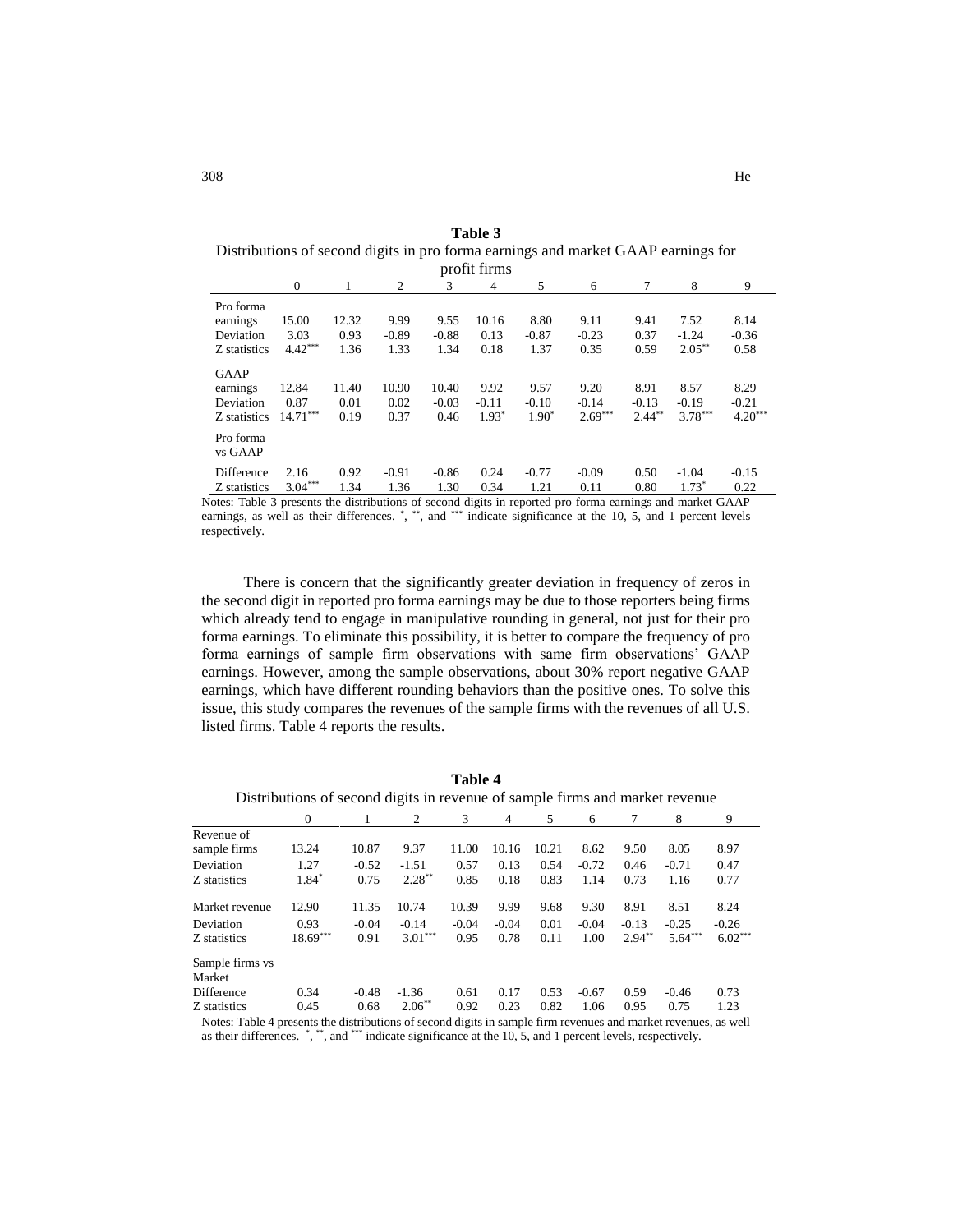Zero is reported in 13.24 percent of GAAP revenues of the sample observations and in 12.90 percent of GAAP revenues of all U.S. listed firms. Both deviations from the expected frequency are statistically significant. However, the difference in the deviations of 13.24 percent and 12.90 percent is not statistically significant ( $z = 0.45$ ). The results indicate that the sample firms do not have a statistically greater tendency to manipulate the rounding of their earnings numbers. The significantly greater deviations in frequency of zeros in reported pro forma earnings of the sample observations than in GAAP earnings of U.S. listed firms suggest that rounding manipulation of the reported pro forma earnings is more severe than that of GAAP earnings.

## **V. CONCLUTIONS**

The flexibility for firms to define their pro forma earnings allows managers to deliberately manipulate their reported pro forma earnings numbers. Existing studies document that rounding manipulations are common in reported earnings and revenues. This study extends the literature to the reported pro forma earnings and finds evidence that managers tend to round up their reported pro forma earnings. The study also documents that rounding manipulation of the reported pro forma earnings is more severe than those in GAAP earnings.

Rounding manipulations in reported pro forma earnings decrease the earnings quality. The manipulations may mislead some stakeholders about firms' current period financial performance and their intrinsic value. Some researchers argue that the pro forma earnings are better than GAAP earnings in that the former can be used to better predict the firms' future performance. However, the relatively more severe rounding manipulations in reported pro forma earnings found in this study may hurt the ability to predict accurately.

The findings have important implications to the investors. The study provides evidence that about 20% of those firms reporting pro forma earnings with zero in the second digit probably engage in rounding manipulations, compared to only less than 7% of those reporting GAAP earnings. Even though pro forma earnings are perceived as a better measure of permanent earnings, investors should be aware of this rounding manipulation phenomenon and make their investment decisions cautiously.

The study is limited in that the findings can only lead the conclusions from a macro perspective. Among those firms with zero-second-digit earnings, it is unknown which of those naturally fall on zero and which of those are manipulated to zero. Further studies are needed using firm-specific earnings manipulation measurements and testing under what specific circumstances firms tend to manipulate their pro forma earnings.

## **ENDNOTES**

- 1. N is a positive integer from one to nine and k is an integer.
- 2. Since investors may view earnings of -2,000 as greater loss than -1,990, unlike the positive pro forma earnings, managers may try to avoid rounding up their negative reported pro forma earnings.
- 3. About 30% of positive pro forma earnings reporters are loss firms, which demonstrate different rounding behaviors than profit firms. Therefore, the study cannot compare the reported pro forma earnings of sample firms with their own reported GAAP earnings directly.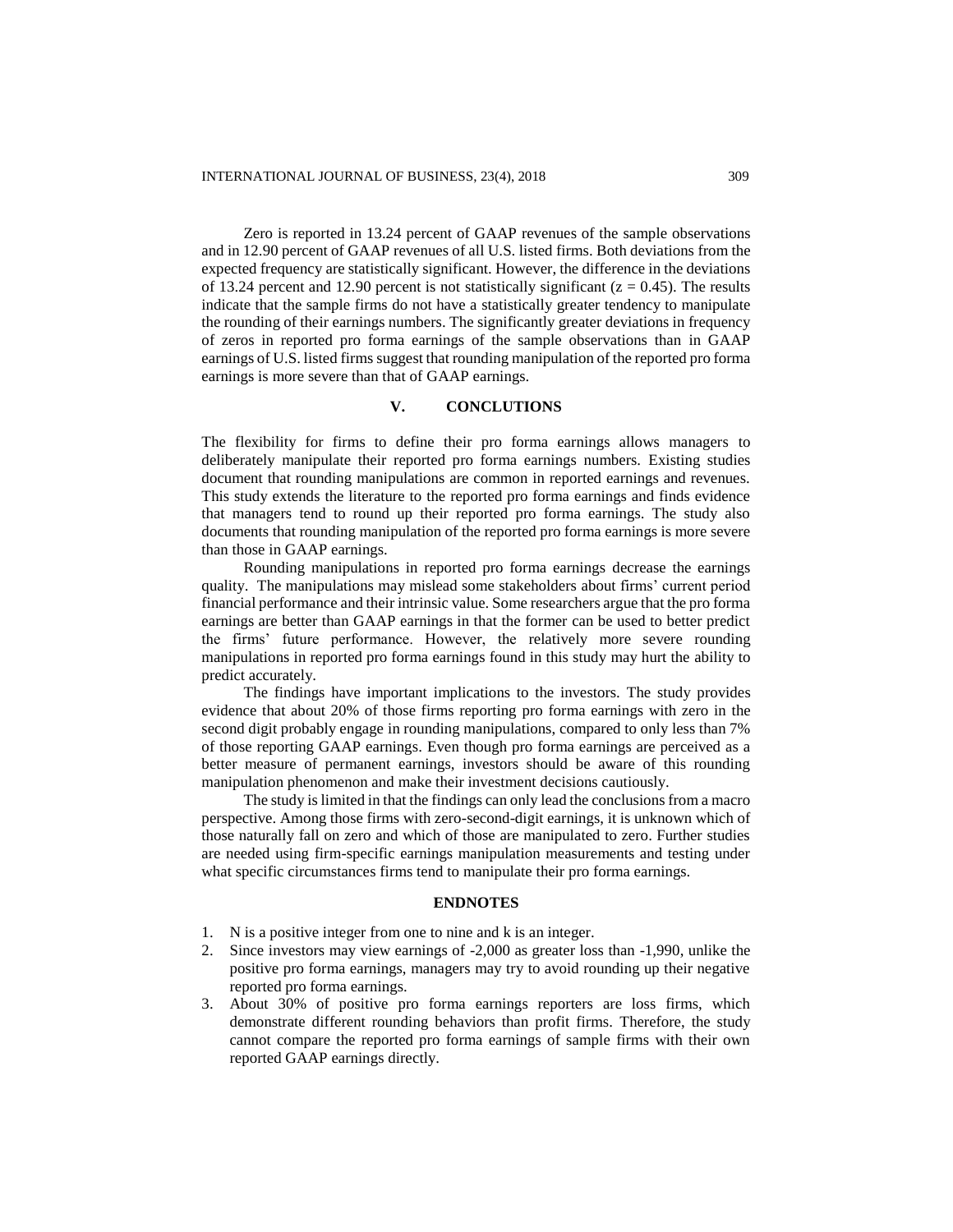#### **REFERENCES**

- Benford, F., 1938, "The Law of Anomalous Numbers." *Proceedings of the American Philosophical Society,* March, 551-572.
- Bentley, J., T. Christensen, K. Gee, and B. Whipple, 2016, "Disentangling Managers' and Analysts' Non-GAAP Reporting Incentives." *working paper.*
- Bhattacharya, N., E. Black, T. Christensen, and C. Larson, 2003, "Assessing the Relative Informativeness and Permanence of Pro Forma Earnings and GAAP Operating Earnings." *Journal of Accounting and Economics*, 36, 285-319.
- Bhattacharya, N., E. Black, T. Christensen, and R. Mergenthaler, 2004, "Empirical Evidence on Recent Trends in Pro Forma Reporting." *Accounting Horizons*, 18 (1), 27-43.
- Bhattacharya, N., E. Black, T. Christensen, and R. Mergenthaler, 2007, "Who Trades on Pro Forma Earnings Information?" *The Accounting Review*, 82 (3), 581-619.
- Bradshaw, M., and R. Sloan, 2002, "GAAP versus the Street: An Empirical Assessment of Two Alternative Definitions of Earnings." *Journal of Accounting Research*, 40  $(1), 41-66.$
- Brenner, G., and R. Brenner, 1982, "Memory and Markets, or Why Are You Paying \$2.99 For A Widget." *The Journal of Business,* 55 (1), 147-158.
- Brown, L., and K. Sivakumar, 2003, "Comparing the Value Relevance of Two Operating Income Measures." *Review of Accounting Studies*, 8, 561-572.
- Carslaw, C., 1988, "Anomalies in Income Numbers: Evidence of Goal Oriented Behavior." *The Accounting Review*, 63 (2), 321-327.
- Christensen, T., M. Drake, and J. Thornock, 2014, "Optimistic Reporting and Pessimistic Investing: Do Pro Forma Earnings Disclosures Attract Short Sellers?" *Contemporary Accounting Research*, 31 (1), 67-102.
- Das, S., and H. Zhang, 2003, "Rounding-Up in Reported EPS, Behavioral Thresholds, and Earnings Management." *Journal of Accounting and Economics* 35, 31-50.
- Dechow, P. M., and C. M. Schrand, 2004, "Earnings Quality." *The Research Foundation of CFA Institute*.
- Doyle, J.R., J. Jennings, and M.T. Soliman, 2013, "Do Managers Define Non-GAAP Earnings to Meet or Beat Analyst Forecasts." *Journal of Accounting & Economics*, 56 (1), 40-56.
- Entwistle, G. M., G. D. Feltham, and C. Mbagwu, 2010, "The Value Relevance of Alternative Earnings Measures: A Comparison of Pro Forma, GAAP, and I/B/E/S Earnings." *Journal of Accounting, Auditing and Finance,* 25 (2), 261-288.
- Fleiss, J., 1981, *Statistical Methods for Rates and Proportions*. 2<sup>nd</sup> Edition. *John Wiley and Sons.*
- Graham, J., C. Harvey, and S. Rajgopal, 2005, "The Economic Implications of Corporate Financial Reporting." *Journal of Accounting and Economics*, 40, 3-73.
- Guan, L., D. He, and J. Eldowney, 2008, "Window Dressing in Reported Earnings: An Inter-Industry Analysis." *Commercial Lending Review* (May-June), 26-31.
- He, D., M. Koo, and L. Guan, 2013, "Rounding in Reported Earnings and Revenues." *International Journal of Management,* 30 (3), 43-54.
- Kinnunen, J., and M. Koskela, 2003, "Who is Miss World in Cosmetic Earnings Management? A Cross-National Comparison of Small Upward Rounding of Net